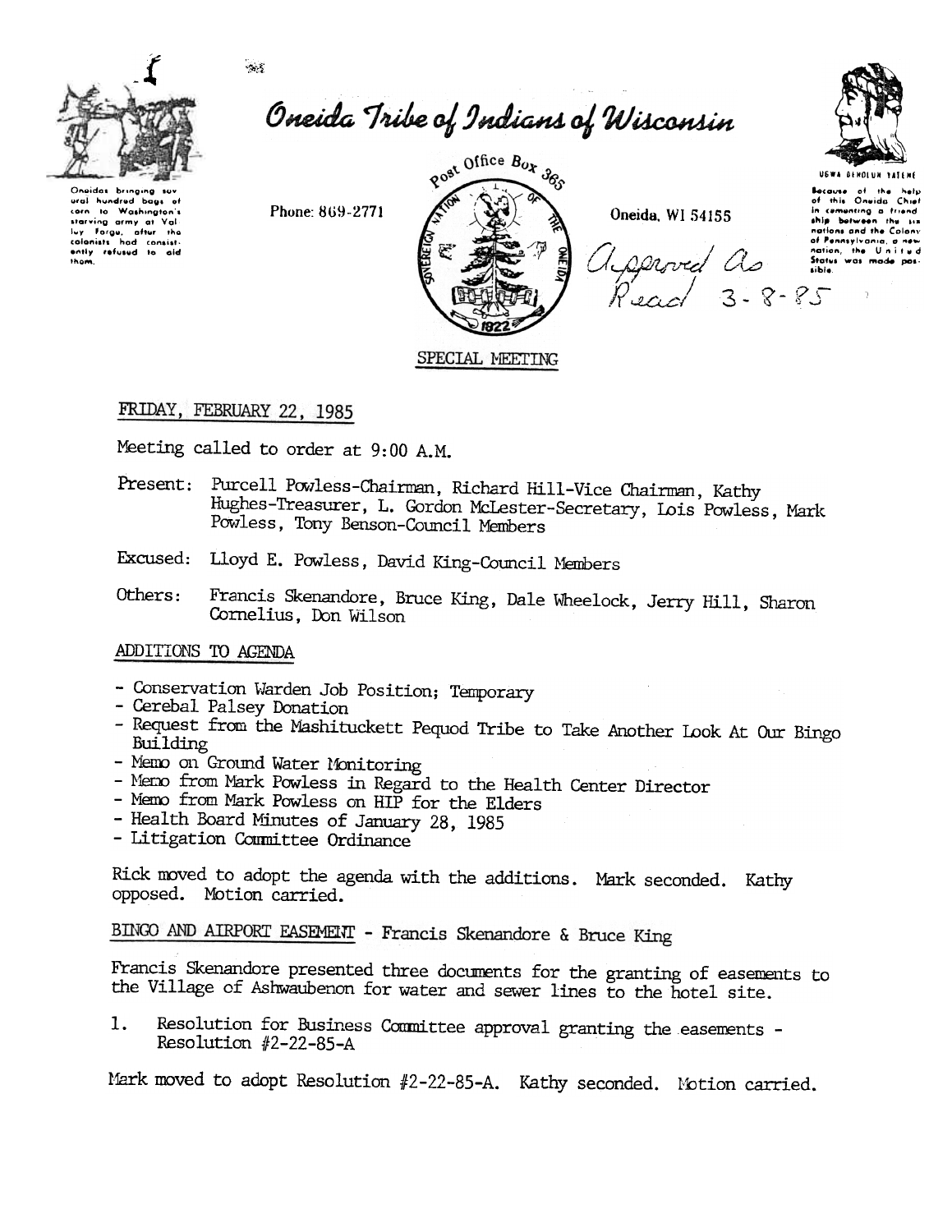#### BINGO & AIRPORT EASEMENT (CONTINUED)

2. Formal application for Right-of-Way for the Village of Ashwaubenon

Kathy moved to approve. Gordon seconded. Lois abstained. Motion carried.

3. Grant of easement for Right-of-Way to be signed by the Chairman and notarized.

Mark moved to approve. Kathy seconded. Lois abstained. Motion carried.

#### ONEIDA CONSERVATION BOARD CHARTER AND BY-LAWS AND RESOLUTION - Rick Hill

Rick presented a draft to the Business Committee in January for their review. After discussion, Rick moved to approve the Oneida Conservation Board Charter and By-Laws and Resolution  $#2-22-85-8$ . Kathy seconded. Motion carried.

#### O10-FINANCE & APPROPRIATION RECOMMENDATIONS PER MEMO OF  $2/19/85$  - Kathy Filghes

following recommendations are made

Equipuent Purchase: Indian Child Welfare is requesting to purchase a (1) typewriter. Cost for a Panasonic is \$675.00. Funds are available in their budget, therefore approval is recommended.

Kathy moved to approve. Rick seconded. Motion carried.

Retirement Community is requesting carpeting for the hallways and lounge area at a cost of  $$4,365$  from Kolb. Recommend approval with the Business Manager determining the extent of carpeting to be done.

Gordon moved to deny. Tony seconded

Discussion followed on the progress of the Retirement Community during the past year. Lois moved to table the request until the Business Manager has time to review it. Rick seconded. Motion carried.

(3) Renovation of Van Schyndel Farmhouse. Low bid is from Burkel & Son at a cost of \$13,741.00. Recommend approval with the Law Office drawing up the contract. Funds available from Land Acquisition account.

Lois moved to approve. Kathy seconded.

Discussion followed on the renovation. Lois moved to table until Tuesday February 26, 1985 and have Chris Doxtator present to answer any questions Rick seconded. Notion carried.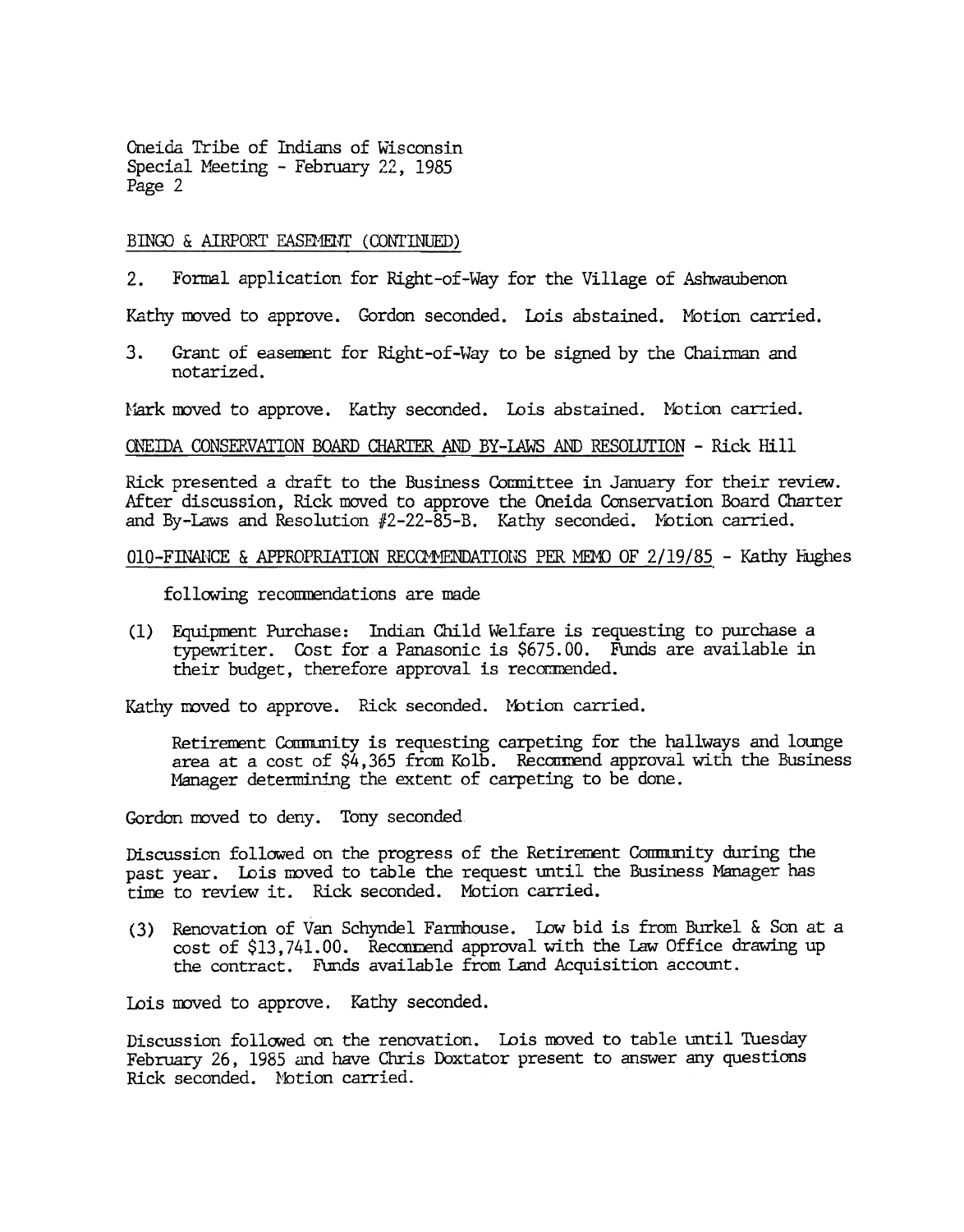#### FINANCE & APPROPRIATIONS (CONTINUED)

4. 85-045 Tribal School is requesting funds for coaching to expand in the athletic program. Tribal contribution of \$3,892. Fund raising of  $$2,000.00.$  Recommend disapproval for this school year and suggest this be budgeted for next fiscal year.

Rick moved to approve the request at  $$1,500$  contingent on a report showing the level participation of coaches, and the amount of percent involvement, and a list of activities projected for this year and next year. Mark seconded.

Rick and Mark voted yes. Lois, Tony, Kathy and Gordon voted no. Motion failed.

Kathy moved to table this request until we received a status report on the financial needs of the school for the balance of this school year. This should include the Special Education Program and additional staffing needs in the administration Office. Lois seconded. Mark abstained. Rick opposed. Motion carried.

#### 060-TRAVEL REQUESTS

Kathy is requesting approval to attend the Bingo Task Force meeting and to meet with the Auditors to discuss the C.S.A. Finding. The meeting is in Washington, D.C. on February  $26 - 28$ , 1985.

Lois is requesting approval to attend the State-Tribal Weatherization Program 1985 Contract Workshop in Rhinlander, WI on February 28, 1985.

Tony moved to approve the two requests. Mark seconded. Motion carried.

| 150-HEALTH CENTER LACK OF ATTENDANCE AT THE GREAT LAKES REGIONAL TRIBAL |  |  |  |  |  |  |  |  |
|-------------------------------------------------------------------------|--|--|--|--|--|--|--|--|
| ASSEMBLY ON FEBRUARY 14 & 15, 1985 IN EAU CLAIRE, WI - Mark Powless     |  |  |  |  |  |  |  |  |

Mark attended this assembly and alot of issues were covered on Indian Health. Especially on Development of Strategy for getting Senate Bill 277 to reauthorize in Indian Health Care Improvement Act. Mark wanted to know why the Health Director was not present to represent the Oneida Tribe.

Mark moved to refer this matter of the absence of the Health Director at the Eau Claire meeting to the General Manager and have him take the appropriate action. Lois seconded. Tony opposed. Gordon abstained. Motion carried.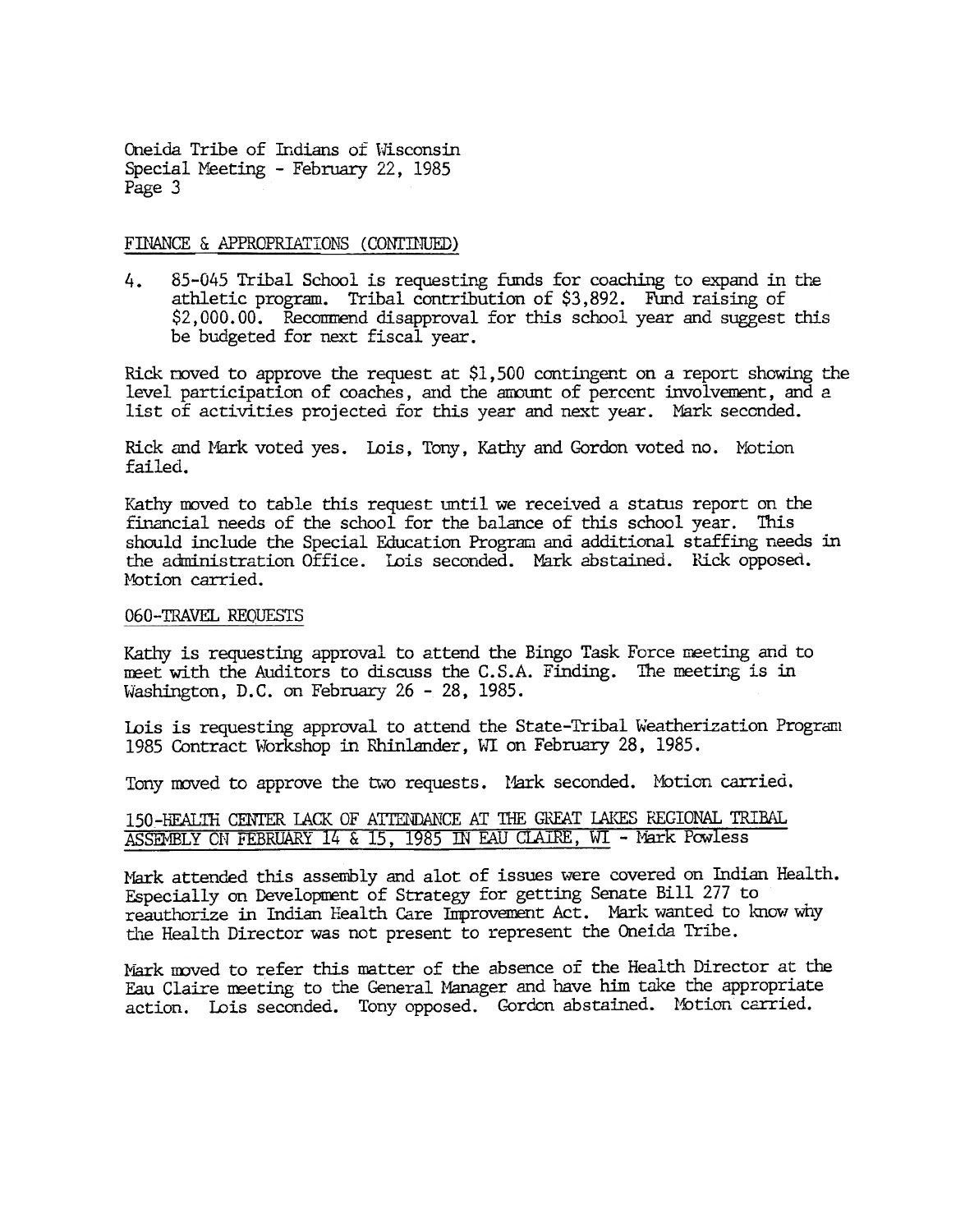#### 165-HIP - PRIORITY - Mark Powless

Under the HIP Program, the Tribe has determined the Elderly were a priority the last two years. Mark moved to have Jerry Kurowski finish the present work he is now doing with the Elderly and then lift the priority for the Elderly and allow the funds to be used for all the people. Rick seconded.

After more discussion, Lois moved to table this matter until March 1, 1985 when Jerry Kurowski will be making a report on the Emergency Fund for  $HIP$ . Kathy seconded. Motion carried.

#### 150-HEALTH CENTER MINUTES OF JANUARY 28, 1985

Rick moved to approve the Health Center minutes. Lois seconded. Motion carried.

#### 310-PERSONNEL RECOMMENDATIONS - Dale Wheelock

Conservation Warden (3 month Position) - Proposed New Position

It is the Personnel Office's understanding that this position would be filled by transfers from Bingo Security personnel who meet the job description qualifications. Also two individuals would each work one and one half months in this position. It is noted that the transfer of Ralph Powless would be eligible for the transfer based on the following information:

Ralph has been an employee with Bingo since November 1, 1983. Ralph completed coursework in Law Enforcement, of 240 hours at N.W.T.I. on May 19, 1984. Evaluations have been at point value  $2.36$  - Satisfactory. No disciplinary actions.

In regards to the transfer of Steve Hill, there is a problem in that he has not completed his one (1) year of service in order to be eligible for a transfer. The Oneida Business Conmittee would have to make a procedural exception in authorizing this transfer.

Steve has been an employee with Bingo Since July 11, 1984. Steve completed coursework in Law Enforcement of 240 hours at N.W.T.I. on October 13, 1984. Evaluations have been at point value of 2.5 - Satisfactory. No disciplinary actions.

Kathy moved to approve the Conservation Warden Position  $(3 \text{ month period})$  - the transfer of Ralph Powless, and a procedural exception authorizing the transfer of Steve Hill  $-$  to serve as Conservation Wardens for a 3 month period to address the Conservation needs of the Tribe. Gordon seconded. Lois and Mark abstained. Motion carried.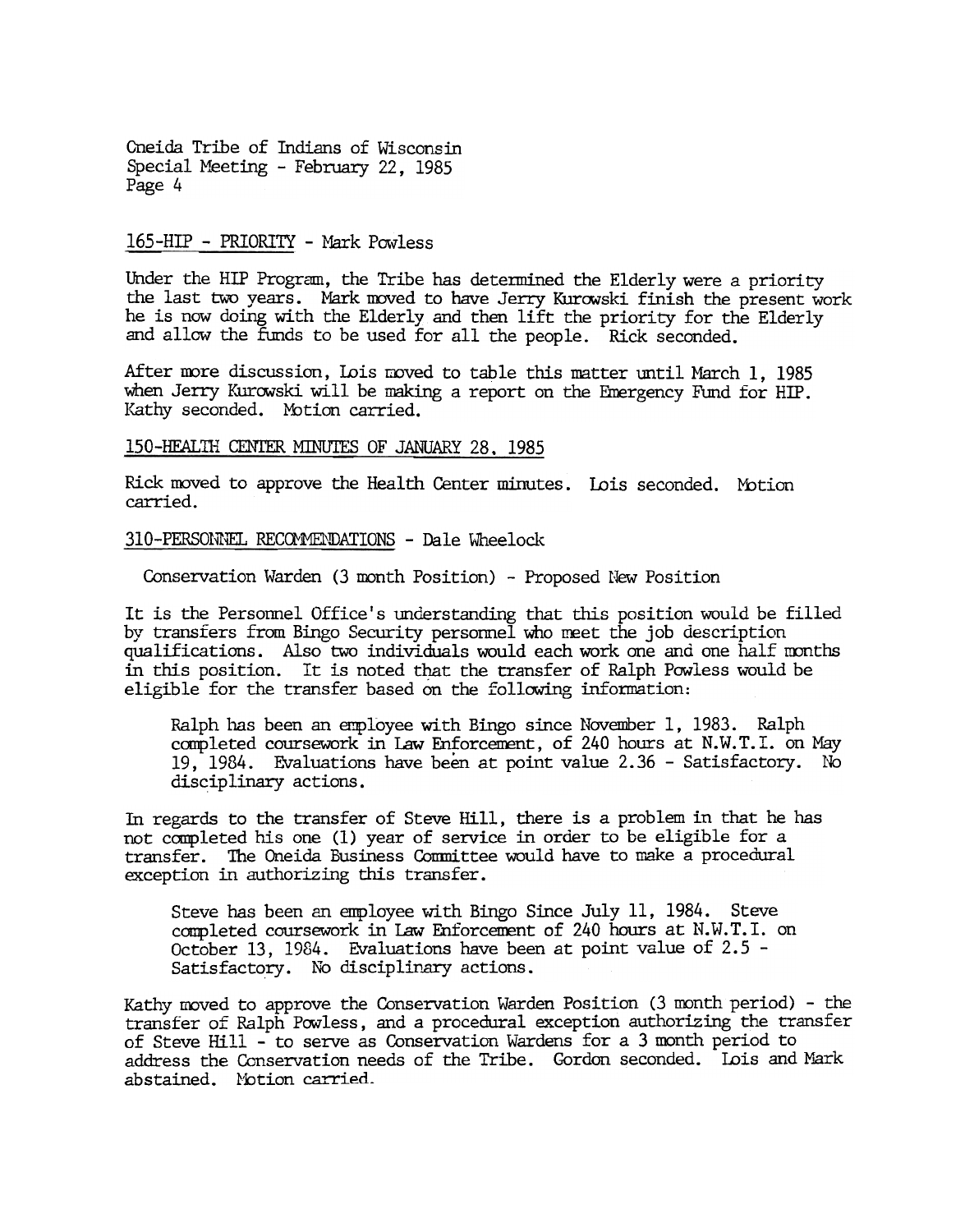# LITIGATION COMMITTEE RECCMMENDATIONS

Lois moved to defer this matter to the February 26, 1985 meeting Rick<br>seconded. Motion carried.

#### OONATION REQUEST

The Tribe is continually asked for donations to various organizations - after discussion, the Tribal Secretary was directed to develop a recommendation and bring it to the Business Conmittee for review.

### REQUEST FROM THE MASHITUCKETT PEQUOD TRIBE

The Mashituckett Pequod Tribe have requested approval to send two representatives to view the Bingo Building of the Oneidas'. They are planning on building their own bingo building.

Mark moved to have this request followed up by the Business Manager and the Law Office in developing a contract based on the Mashituckett Pequod request. Kathy seconded. Lois abstained. Motion carried.

GROUND WATER MONITORING AGREEMENT BETWEEN THE ONEIDA TRIBE OF INDIANS OF WISCONSIN AND THE WISCONSIN DEPARTMENT OF NATURAL RESOURCES - Jerry Hill and Sharon Cornelius

This agreement is to allow the D.N.R. to conduct ground water monitoring and enforcement activities on Tribal lands immediately south of the Fort Howard Paper Company Sludge Disposal Lagoons.

Mark moved to approve the agreement, Tony seconded. Motion Carried

The Environmental Protection Agency has an Indian Affairs Coordinator for our Region V. They should be able to assist in the monitoring of the Land near the Sludge Disposal lagoons.

Lois moved to authorize the Law Office to contact the E.P.A. to find out what the procedures are for the Tribe to receive help in monitoring this site. Rick seconded. Motion carried.

### DISCUSSION ON THE HOUSING RENTAL INCREASE - Sharon Cornelius

Sharon explained that there is a petition being circulated requesting a General Tribal Council meeting to discuss the problems with the increase of the monthly rents. They want the Oneida Housing Authority and a HUD Official to attend.

Mark moved to have Sharon begin gathering information in regards to the housing situation and work in conjunction with the Housing Authority - HUD and Francis Skenandore, the attorney for Housing. Lois seconded. Notion carried.